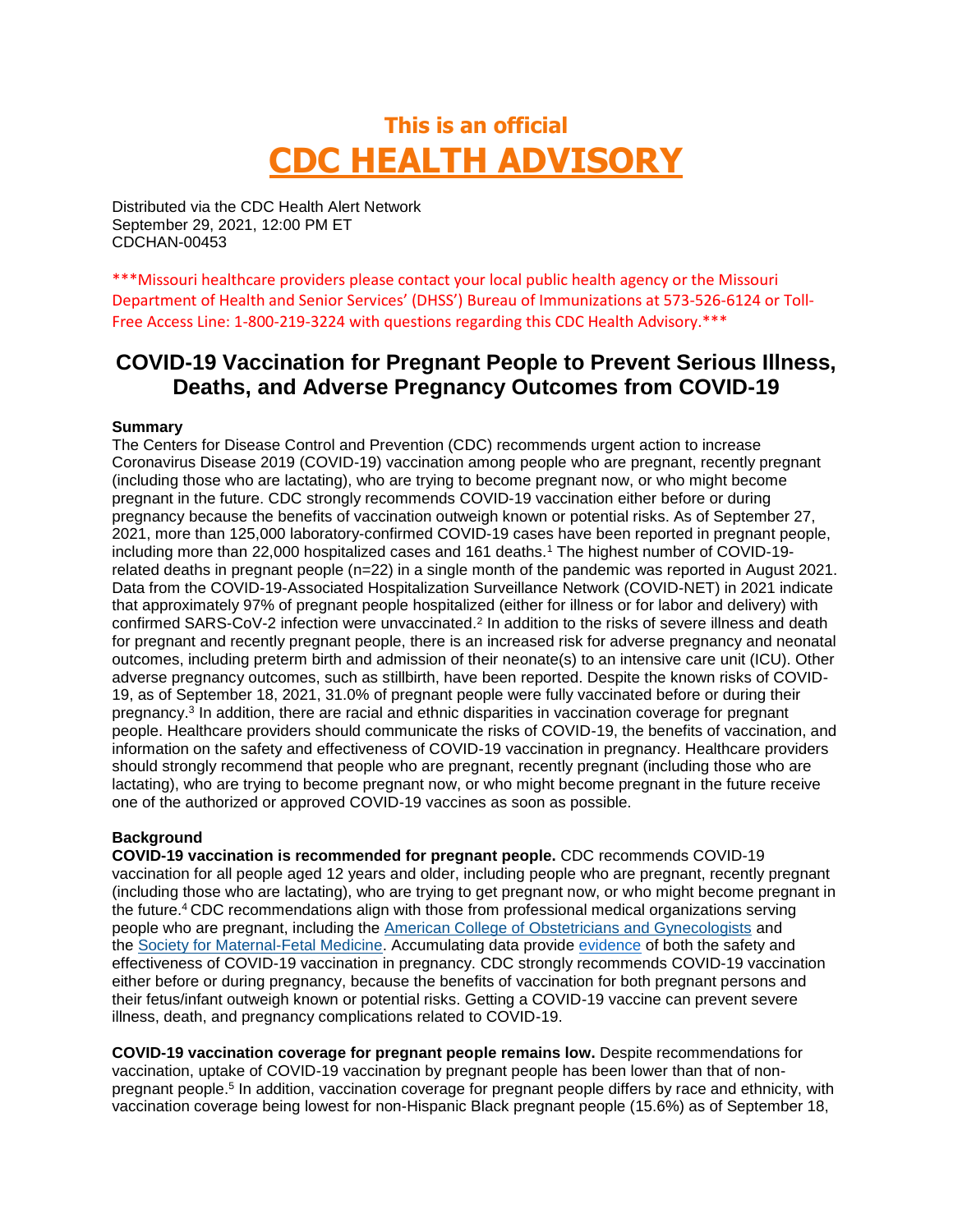2021.<sup>3</sup> Although the proportion of fully vaccinated pregnant people has increased to 31.0% (as of September 18, 2021), the majority of pregnant people remain unprotected against COVID-19, and significant disparities exist in vaccination coverage by race and ethnicity.

**Pregnant and recently pregnant people with COVID-19 are at increased risk of severe illness, death, and pregnancy complications.** Pregnant and recently pregnant people with COVID-19 [are at](https://urldefense.com/v3/__https:/www.cdc.gov/coronavirus/2019-ncov/need-extra-precautions/pregnant-people.html__;!!EErPFA7f--AJOw!S90qUY4W2NkGIT1MVrIjdZ8fwKKIxyymwFjVOSJb9kWkrHT_l8okkEdgClOccA$)  [increased risk for severe illness](https://urldefense.com/v3/__https:/www.cdc.gov/coronavirus/2019-ncov/need-extra-precautions/pregnant-people.html__;!!EErPFA7f--AJOw!S90qUY4W2NkGIT1MVrIjdZ8fwKKIxyymwFjVOSJb9kWkrHT_l8okkEdgClOccA$) when compared with non-pregnant people. Severe illness includes illness that requires hospitalization, intensive care unit (ICU) admission, mechanical ventilation, or extracorporeal membrane oxygenation (ECMO), or illness that results in death. Although the absolute risk is low, compared with non-pregnant symptomatic people, symptomatic pregnant people have more than a twofold increased risk of requiring ICU admission, invasive ventilation, and ECMO, and a 70% increased risk of death.<sup>6</sup> Pregnant people with COVID-19 are also at increased risk for preterm birth and some data suggest an increased risk for other adverse pregnancy complications and outcomes, such as preeclampsia, coagulopathy, and stillbirth, compared with pregnant people without COVID-19.7-10 Neonates born to people with COVID-19 are also at increased risk for admission to the neonatal ICU.<sup>9-</sup> <sup>11</sup> In addition, although rare, pregnant people with COVID-19 can transmit infection to their neonates; among neonates born to women with COVID-19 during pregnancy, 1–4% of neonates tested were positive by rRT-PCR.12,13

### **Recommendations**

**CDC recommends urgent action to help protect pregnant people and their fetuses/infants.** CDC recommends urgent action to accelerate primary vaccination for people who are pregnant, recently pregnant (including those who are lactating), who are trying to get pregnant now, or who might become pregnant in the future. Efforts should specifically address populations with lower vaccination coverage and use approaches to reduce racial and ethnic disparities. CDC recommends ensuring tailored, culturally responsive, and linguistically appropriate communication of vaccination benefits. In addition, pregnant people should continue to follow [all recommended prevention measures](https://urldefense.com/v3/__https:/www.cdc.gov/coronavirus/2019-ncov/prevent-getting-sick/prevention.html__;!!EErPFA7f--AJOw!S90qUY4W2NkGIT1MVrIjdZ8fwKKIxyymwFjVOSJb9kWkrHT_l8okkEdyPROfLw$) and should seek care immediately for any symptoms of COVID-19. Healthcare providers should have a low threshold for increased monitoring during pregnancy due to the risk of severe illness.

#### **Recommendations for Public Health Jurisdictions**

- Continue and increase efforts to reach and partner with communities to encourage and offer vaccination to people who are pregnant, recently pregnant (including those who are lactating), who are trying to get pregnant now, or who might become pregnant in the future.
- Leverage resources to promote vaccine equity: COVID-19 Vaccine Equity for Racial and Ethnic [Minority Groups.](https://urldefense.com/v3/__https:/www.cdc.gov/coronavirus/2019-ncov/community/health-equity/vaccine-equity.html__;!!EErPFA7f--AJOw!S90qUY4W2NkGIT1MVrIjdZ8fwKKIxyymwFjVOSJb9kWkrHT_l8okkEfIQd8KwQ$)
	- $\circ$  Include focused efforts to increase vaccination coverage in pregnancy among people from racial and ethnic minority groups.
- Encourage healthcare providers to offer and recommend COVID-19 vaccination to their patients and community members who are pregnant, recently pregnant (including those who are lactating), who are trying to get pregnant now, or who might become pregnant in the future.
- Work with community partners and employers to make vaccination easily accessible for unvaccinated populations, including those who are pregnant, recently pregnant (including those who are lactating), who are trying to get pregnant now, or who might become pregnant in the future.
- Continue to implement additional [prevention strategies](https://urldefense.com/v3/__https:/www.cdc.gov/mmwr/volumes/70/wr/mm7030e2.htm?s_cid=mm7030e2_w__;!!EErPFA7f--AJOw!S90qUY4W2NkGIT1MVrIjdZ8fwKKIxyymwFjVOSJb9kWkrHT_l8okkEddRmucdg$) where SARS-CoV-2 transmission is high and vaccination coverage is low, including in groups at increased risk, such as pregnant people.
- Continue to monitor community transmission and vaccination coverage levels and focus vaccine efforts on populations with low coverage.
- Disseminate and communicate information to key partners about vaccination coverage, risks posed by the highly transmissible Delta variant, and local transmission levels. Partner and share messaging with programs serving pregnant and recently pregnant people.
- Communicate accurate information about COVID-19 vaccines, respond to gaps in information, and confront [misinformation](https://urldefense.com/v3/__https:/www.cdc.gov/vaccines/covid-19/health-departments/addressing-vaccine-misinformation.html__;!!EErPFA7f--AJOw!S90qUY4W2NkGIT1MVrIjdZ8fwKKIxyymwFjVOSJb9kWkrHT_l8okkEd93otoVA$) with evidence-based messaging from credible sources. For example,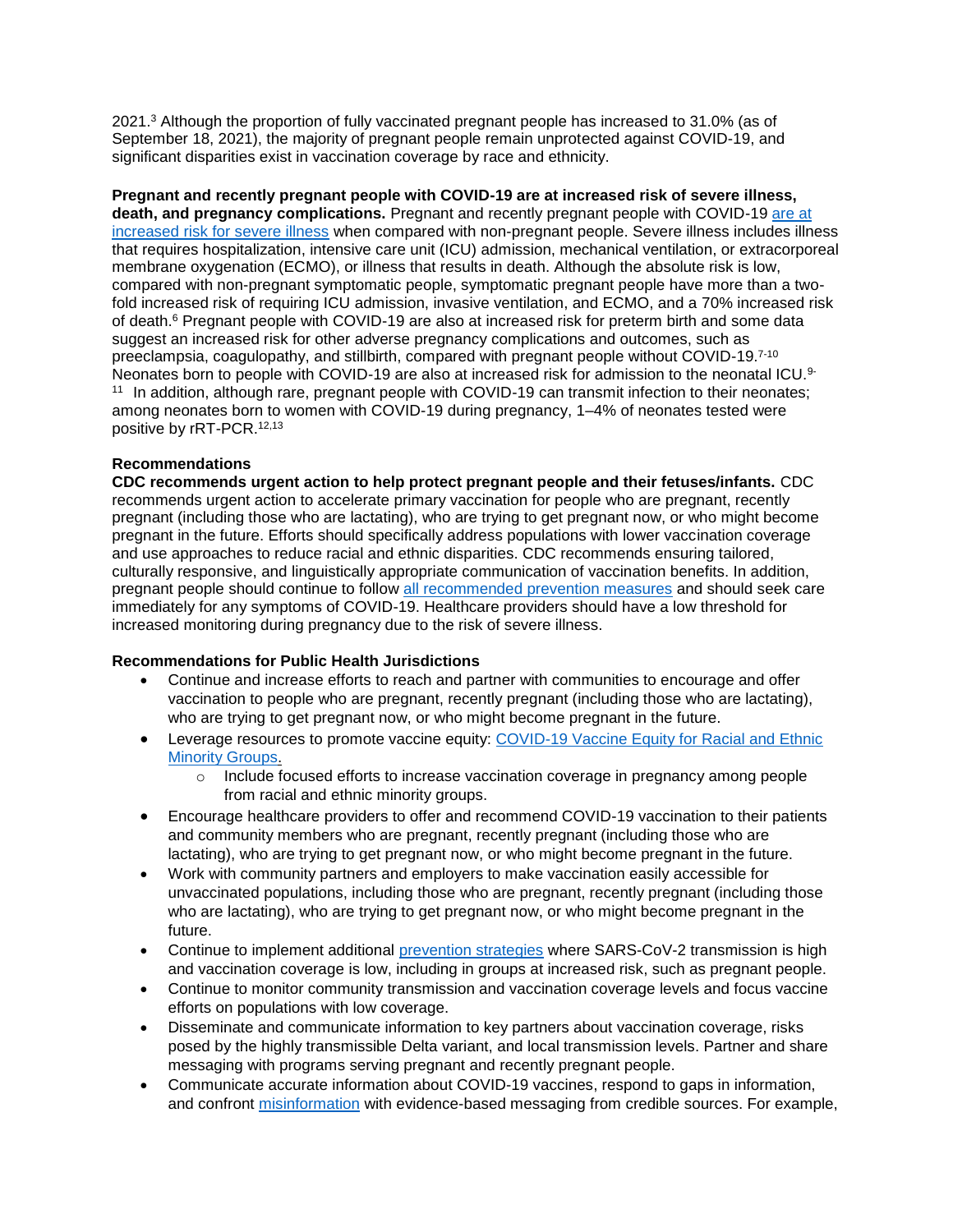there is currently no evidence that any vaccines, including COVID-19 vaccines, cause fertility problems in women or men.

## **Recommendations for Healthcare Providers**

- Ensure all clinical staff are aware of the recommendation for vaccination of people before and during pregnancy and the serious risks of COVID-19 to pregnant and recently pregnant people and their fetuses/infants.
- Increase outreach efforts to encourage, recommend, and offer vaccination to people who are pregnant, recently pregnant (including those who are lactating), who are trying to get pregnant now, or who might become pregnant in the future. A strong recommendation from a healthcare provider is a critical factor in COVID-19 vaccine acceptance and can make a meaningful difference to protect the health of pregnant and recently pregnant people and their fetuses/infants from COVID-19.
- For healthcare providers who see patients who are pregnant, recently pregnant (including those who are lactating), who are trying to get pregnant now, or who might become pregnant in the future:
	- $\circ$  Review patients' COVID-19 vaccination status at each pre- and post-natal visit and discuss COVID-19 vaccination with those who are unvaccinated.
	- o Reach out to your patients with messages encouraging and recommending the critical need for vaccination.
	- $\circ$  Remind patients that vaccination is recommended even for those with prior COVID-19 infections. Studies have shown that vaccination provides increased protection in people who have recovered from COVID-19.
	- $\circ$  Support efforts to ensure people receiving the first dose of an mRNA COVID-19 vaccine (i.e., Pfizer-BioNTech, Moderna) return for their second dose to complete the series as close as possible to the recommended interval.
		- **Consider a booster dose in eligible pregnant persons.**<sup>4</sup>
	- $\circ$  Communicate accurate information about COVID-19 vaccines and confront [misinformation](https://urldefense.com/v3/__https:/www.cdc.gov/vaccines/covid-19/health-departments/addressing-vaccine-misinformation.html__;!!EErPFA7f--AJOw!S90qUY4W2NkGIT1MVrIjdZ8fwKKIxyymwFjVOSJb9kWkrHT_l8okkEd93otoVA$) with evidence-based messaging from credible sources. For example, there is currently no evidence that any vaccines, including COVID-19 vaccines, cause fertility problems in women or men.
- Become a COVID-19 vaccine provider and vaccinate patients during their visit. More information can be found at [How to Enroll as a COVID-19 Vaccination Provider.](https://urldefense.com/v3/__https:/www.cdc.gov/vaccines/covid-19/provider-enrollment.html__;!!EErPFA7f--AJOw!S90qUY4W2NkGIT1MVrIjdZ8fwKKIxyymwFjVOSJb9kWkrHT_l8okkEez0kHKhQ$)

# **For More Information**

- Interim Clinical Considerations for Use of COVID-19 Vaccines Currently Approved or Authorized [in the United States](https://urldefense.com/v3/__https:/www.cdc.gov/vaccines/covid-19/clinical-considerations/covid-19-vaccines-us.html?CDC_AA_refVal=https*3A*2F*2Fwww.cdc.gov*2Fvaccines*2Fcovid-19*2Finfo-by-product*2Fclinical-considerations.html*pregnant__;JSUlJSUlJSM!!EErPFA7f--AJOw!S90qUY4W2NkGIT1MVrIjdZ8fwKKIxyymwFjVOSJb9kWkrHT_l8okkEdfiy1vcQ$)
- [COVID-19 Vaccines While Pregnant or Breastfeeding](https://urldefense.com/v3/__https:/www.cdc.gov/coronavirus/2019-ncov/vaccines/recommendations/pregnancy.html__;!!EErPFA7f--AJOw!S90qUY4W2NkGIT1MVrIjdZ8fwKKIxyymwFjVOSJb9kWkrHT_l8okkEcFHNxGlw$)
- [COVID-19 Vaccines for People Who Would Like to Have a Baby](https://urldefense.com/v3/__https:/www.cdc.gov/coronavirus/2019-ncov/vaccines/planning-for-pregnancy.html__;!!EErPFA7f--AJOw!S90qUY4W2NkGIT1MVrIjdZ8fwKKIxyymwFjVOSJb9kWkrHT_l8okkEceVwTTSg$)
- [COVID-19 among Pregnant and Recently Pregnant People](https://urldefense.com/v3/__https:/www.cdc.gov/coronavirus/2019-ncov/need-extra-precautions/pregnant-people.html__;!!EErPFA7f--AJOw!S90qUY4W2NkGIT1MVrIjdZ8fwKKIxyymwFjVOSJb9kWkrHT_l8okkEdgClOccA$)
- COVID Data Tracker
	- o [Vaccination Among Pregnant People](https://urldefense.com/v3/__https:/covid.cdc.gov/covid-data-tracker/*vaccinations-pregnant-women__;Iw!!EErPFA7f--AJOw!S90qUY4W2NkGIT1MVrIjdZ8fwKKIxyymwFjVOSJb9kWkrHT_l8okkEfIw3bJuQ$)
	- o [Data on COVID-19 during Pregnancy: Severity of Maternal Illness](https://urldefense.com/v3/__https:/covid.cdc.gov/covid-data-tracker/*pregnant-population__;Iw!!EErPFA7f--AJOw!S90qUY4W2NkGIT1MVrIjdZ8fwKKIxyymwFjVOSJb9kWkrHT_l8okkEd3ttLQEQ$)
- [Toolkit for Pregnant People and New Parents](https://urldefense.com/v3/__https:/www.cdc.gov/coronavirus/2019-ncov/communication/toolkits/pregnant-people-and-new-parents.html__;!!EErPFA7f--AJOw!S90qUY4W2NkGIT1MVrIjdZ8fwKKIxyymwFjVOSJb9kWkrHT_l8okkEdta0gwPw$)
- **•** [Building Confidence in COVID-19 Vaccines](https://urldefense.com/v3/__https:/www.cdc.gov/vaccines/covid-19/vaccinate-with-confidence.html__;!!EErPFA7f--AJOw!S90qUY4W2NkGIT1MVrIjdZ8fwKKIxyymwFjVOSJb9kWkrHT_l8okkEf9JIVQcQ$)

### **References**

- **1.** COVID Data Tracker. [Data on COVID-19 during Pregnancy: Severity of Maternal Illness.](https://urldefense.com/v3/__https:/covid.cdc.gov/covid-data-tracker/*pregnant-population__;Iw!!EErPFA7f--AJOw!S90qUY4W2NkGIT1MVrIjdZ8fwKKIxyymwFjVOSJb9kWkrHT_l8okkEd3ttLQEQ$) (accessed September 27, 2021)
- **2.** [COVID-19-Associated Hospitalization Surveillance Network \(COVID-NET\)](https://urldefense.com/v3/__https:/www.cdc.gov/coronavirus/2019-ncov/covid-data/covid-net/purpose-methods.html__;!!EErPFA7f--AJOw!S90qUY4W2NkGIT1MVrIjdZ8fwKKIxyymwFjVOSJb9kWkrHT_l8okkEcrTpx4Ew$) (unpublished data)
- **3.** COVID Data Tracker. [Vaccinations Among Pregnant People.](https://urldefense.com/v3/__https:/covid.cdc.gov/covid-data-tracker/*vaccinations-pregnant-women__;Iw!!EErPFA7f--AJOw!S90qUY4W2NkGIT1MVrIjdZ8fwKKIxyymwFjVOSJb9kWkrHT_l8okkEfIw3bJuQ$) (accessed September 27, 2021)
- **4.** [CDC Interim Clinical Considerations for Use of COVID-19 Vaccines.](https://urldefense.com/v3/__https:/www.cdc.gov/vaccines/covid-19/clinical-considerations/covid-19-vaccines-us.html?CDC_AA_refVal=https*3A*2F*2Fwww.cdc.gov*2Fvaccines*2Fcovid-19*2Finfo-by-product*2Fclinical-considerations.html*pregnant__;JSUlJSUlJSM!!EErPFA7f--AJOw!S90qUY4W2NkGIT1MVrIjdZ8fwKKIxyymwFjVOSJb9kWkrHT_l8okkEdfiy1vcQ$) (accessed September 27, 2021)